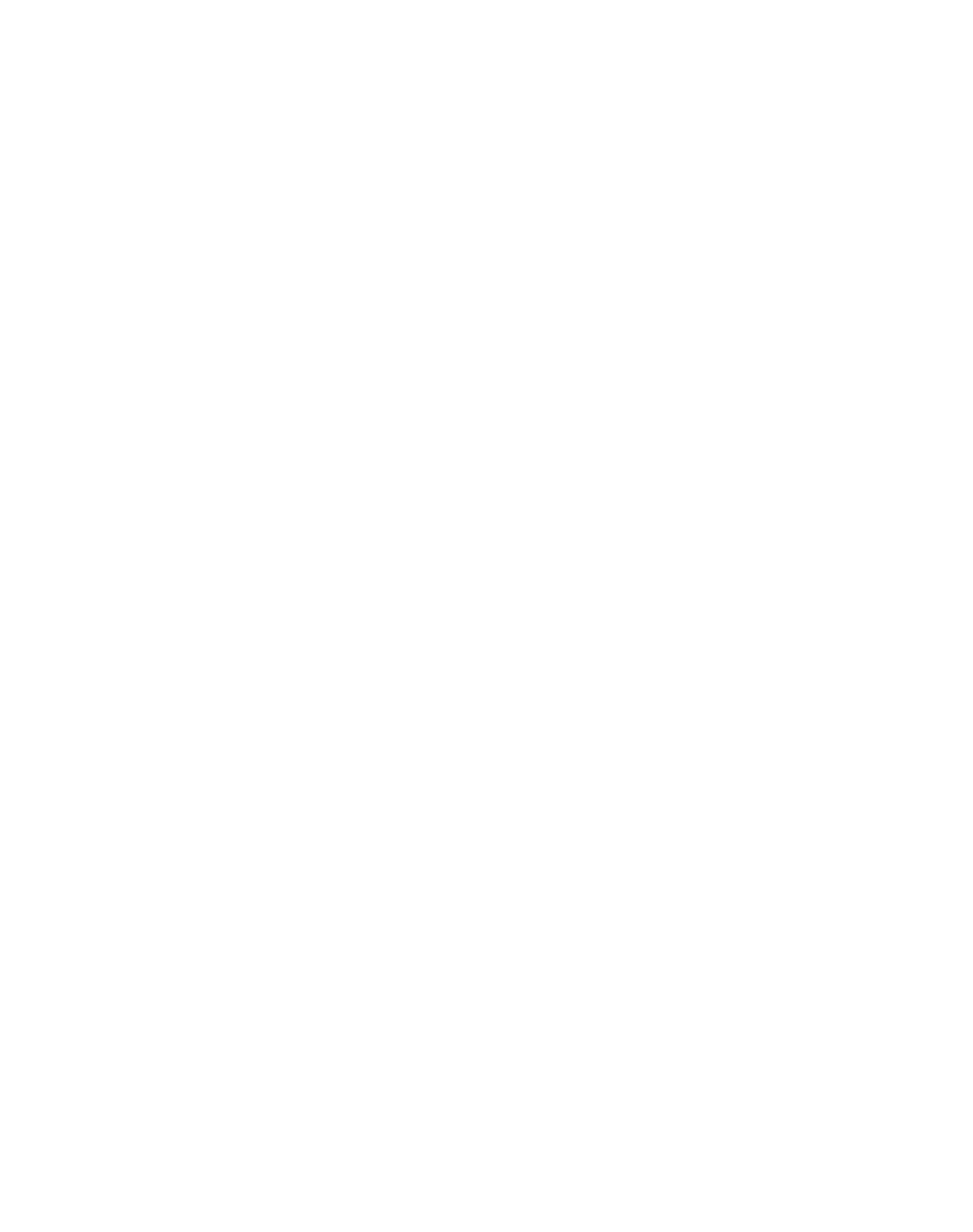| SunSpectrum Universal Life II -<br>the flexibility you need for your life   | 4                |
|-----------------------------------------------------------------------------|------------------|
| <b>Benefits for you</b>                                                     | 5                |
| How your plan works                                                         | 6                |
| <b>Building your plan</b>                                                   | 8                |
| Selecting your life insurance coverage amount                               | 8                |
| Policy types<br>Single life<br>Joint first-to-die<br>Joint last-to-die      | 8<br>8<br>8<br>9 |
| Death benefit                                                               | 9                |
| Reduced paid-up                                                             | 10               |
| Cost of insurance                                                           | 11               |
| Investment account options                                                  | 12               |
| Additional optional benefits                                                | 14               |
| <b>Flexibility with your</b><br><b>SunSpectrum Universal Life II policy</b> | 17               |
| Accessing the cash within your policy                                       | 17               |
| Withdrawals                                                                 | 17               |
| Policy loans<br>Surrendering or cancelling your policy                      | 18<br>18         |
| <b>Value-added benefits</b>                                                 | 19               |
| Living benefit                                                              | 19               |
| Withdrawals from the policy fund due to a disability                        | 19               |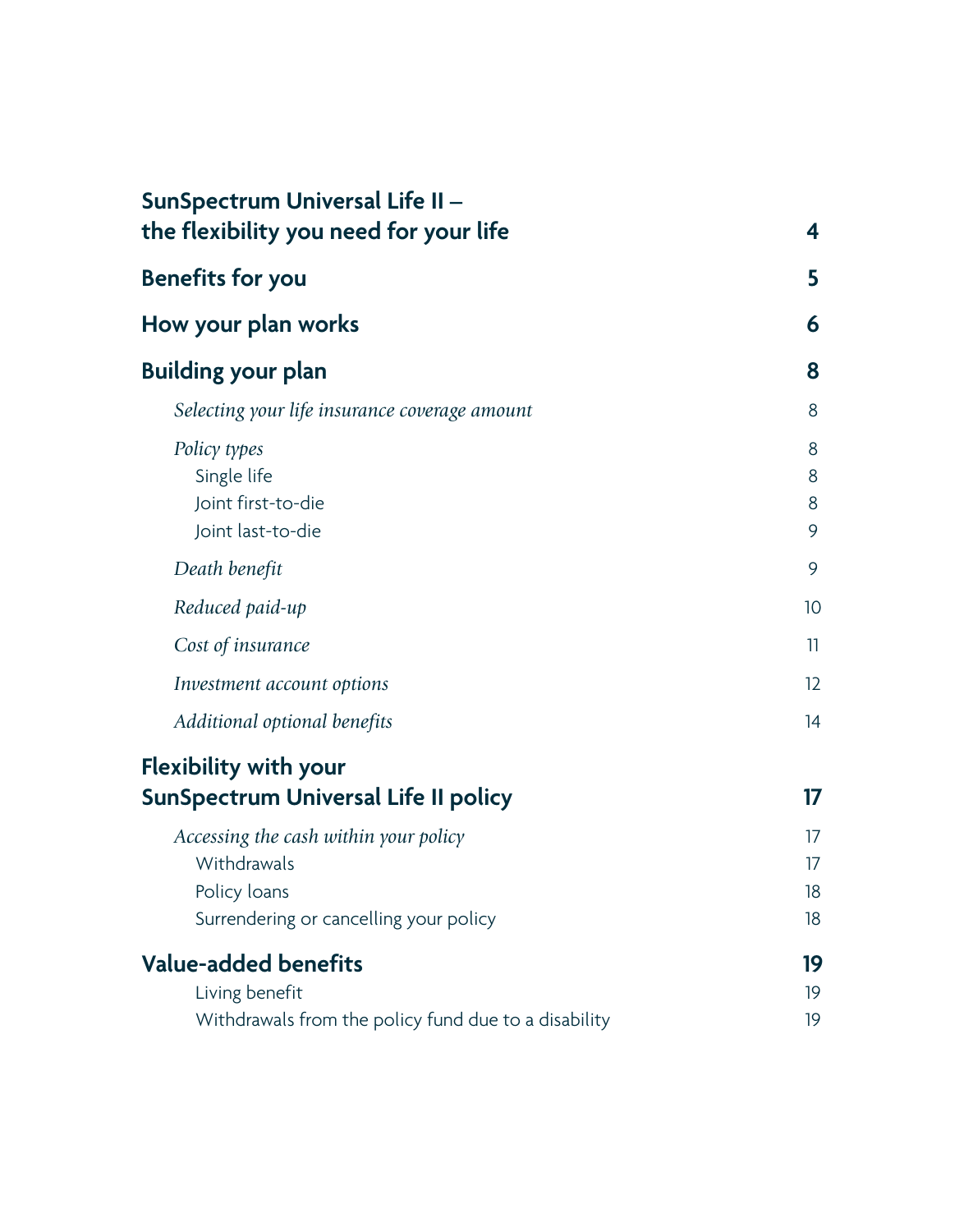This guide provides you with an overview of SunSpectrum Universal life II. It summarizes many of the product's features and benefits, but isn't part of your SunSpectrum Universal Life II policy.

# *SunSpectrum Universal Life II – the flexibility you need for your life*

SunSpectrum Universal Life II provides you with a lifetime protection solution you can tailor to meet your unique needs and reach your goal of lifetime financial security. Like other universal life plans, SunSpectrum Universal Life II includes a policy fund where your invested money can grow on a tax-preferred basis. The design of this plan provides you with the death benefit you want for your beneficiaries and the opportunity to make changes in the future, if needed.

With SunSpectrum Universal Life II you can:

- $\checkmark$  protect your family today,
- supplement your retirement income tomorrow,
- leave something for your beneficiaries, and
- provide for your children or grandchildren.

With SunSpectrum Universal Life II, you have the flexibility you need for lifetime protection.

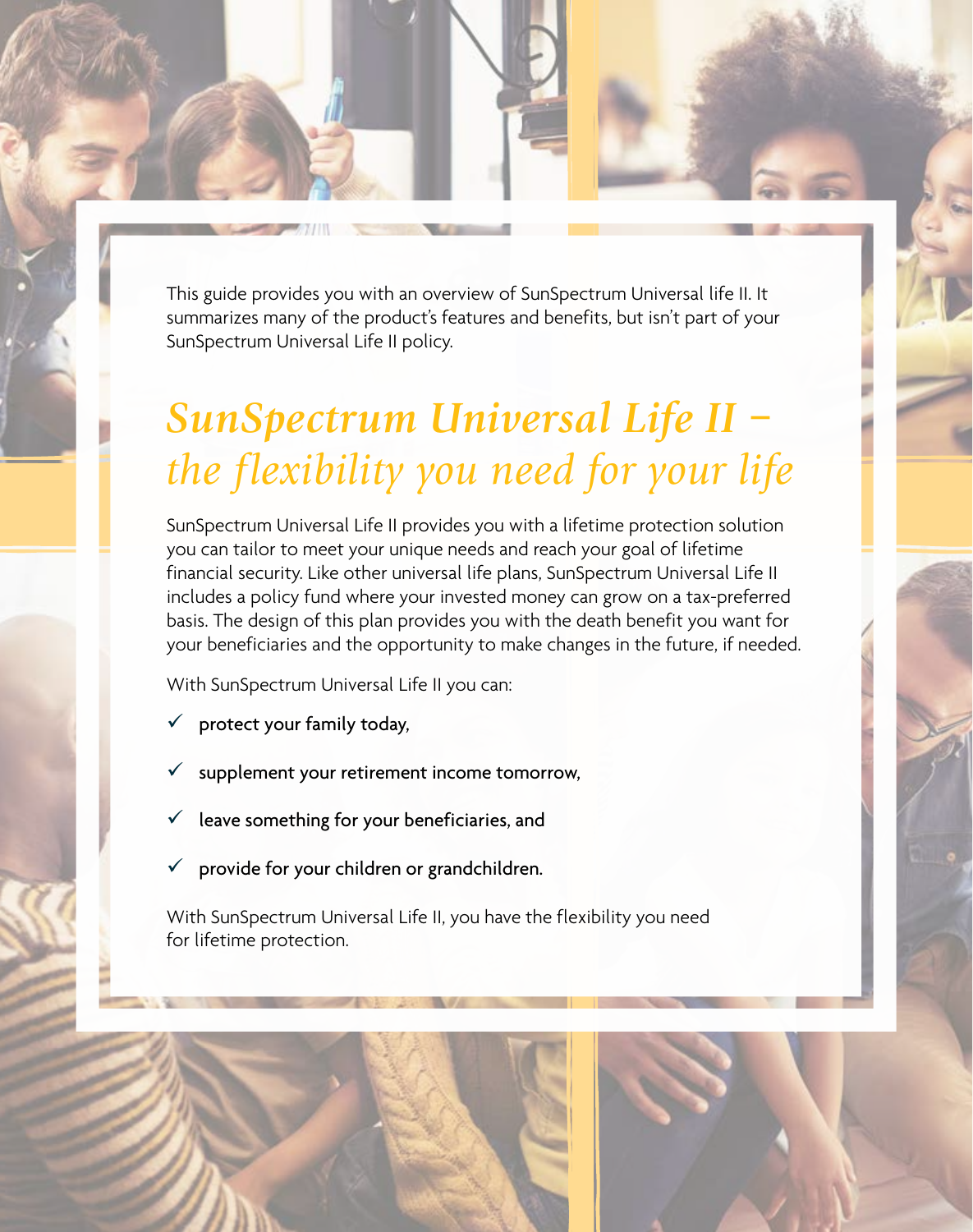### Benefits for you

*Protection for life:* SunSpectrum Universal Life II can enhance your financial security with permanent protection for the most important people in your life. It also provides you with the opportunity for tax-preferred savings with a range of investment options to meet your unique savings goals. Use it to supplement your retirement income, beyond your registered retirement savings plan (RRSP) and Tax-Free Savings Account (TFSA). Get the protection you need for your lifetime and the opportunity to leave a legacy tomorrow.

*Flexibility:* SunSpectrum Universal Life II provides the flexibility you need to build savings during your life as an emergency fund for the future. With the unique Reduced paid-up option you can change your policy – if your needs change in the future – to a fully paid-up plan with a lower death benefit. When you make this change, any savings in your policy can be used by you, however you want.

*Affordability:* With all of the other financial priorities life brings, SunSpectrum Universal Life II can be a cost-effective way to meet your permanent protection needs. Take advantage of the lower costs deducted in the early years to build up your savings on a tax-preferred basis to help with costs later on.

*Guarantees:* In a world full of change, SunSpectrum Universal Life II comes with guarantees that can put your mind at ease. Your monthly Cost of insurance rates are guaranteed. The provincial premium tax deducted from your payments is guaranteed to never exceed 2%. To reward you for sticking to your plan, SunSpectrum Universal Life II provides you with a guaranteed bonus paid to your policy fund based on the fund value starting in year 10 and continuing each year after that.

*Simple:* SunSpectrum Universal Life II provides a flexible life insurance policy with the additional benefits you need to make it truly your own.

*Did you know? Your advisor can work with you to create your SunSpectrum Universal Life II plan, giving you the flexibility you need to meet your changing goals.*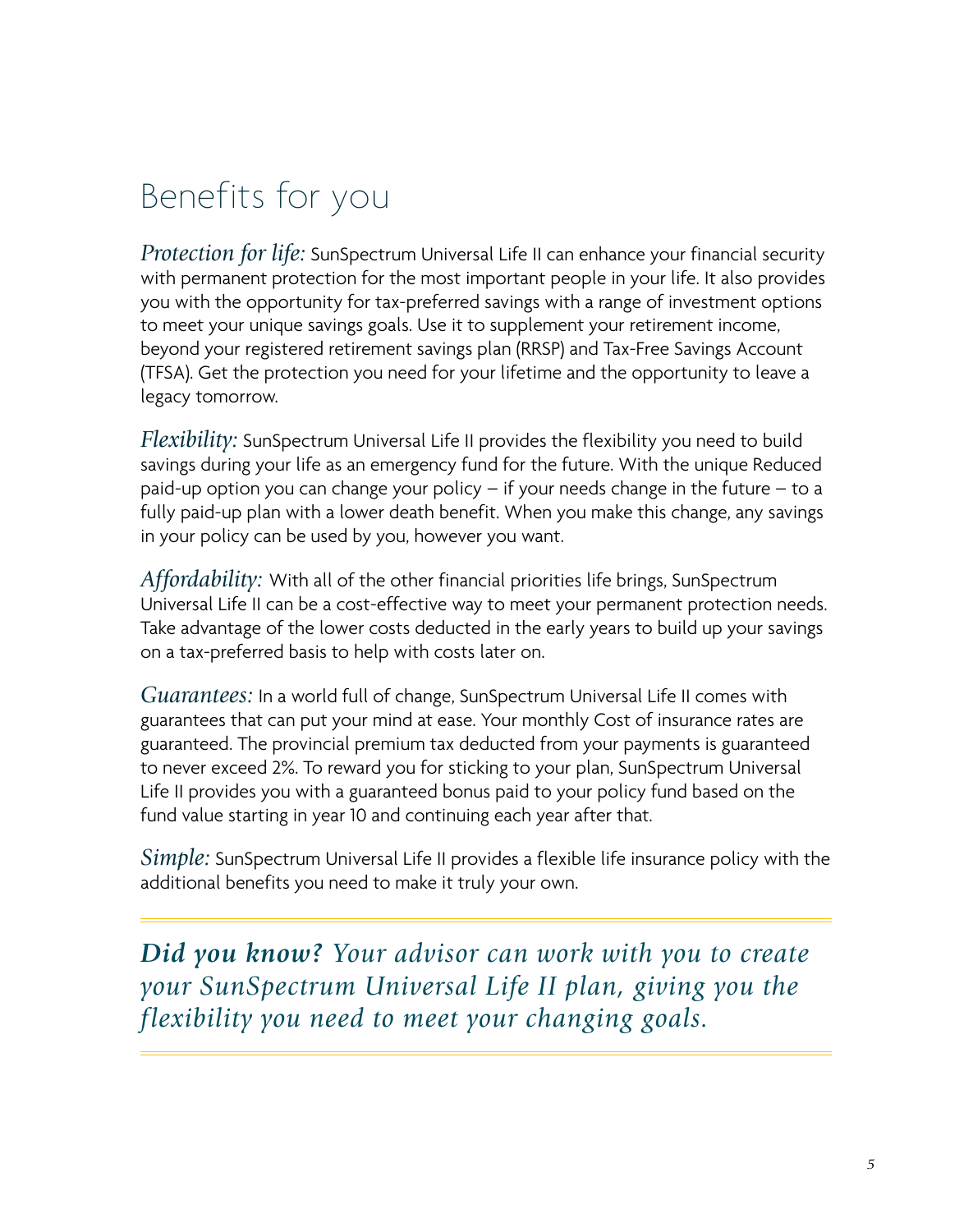### How your plan works

When we receive a payment for your SunSpectrum Universal Life II policy, we deduct a 2% provincial premium tax. We guarantee the premium tax percentage for the life of your plan. The net payment is added to the policy fund and, once the minimum is met, is allocated to your selected investment accounts to meet your savings needs. Each month we'll credit interest to the investment accounts based on the net rate of return of the underlying investments. Positive returns result in a positive interest rate and will increase your policy fund value. Negative returns result in a negative interest rate and will decrease your policy fund value.

Every month, money is deducted from your policy fund to pay the Cost of insurance (COI) for your plan. The COI includes any optional benefits you have added to customize your plan.

One of the benefits of Sun Spectrum Universal Life II is its tax-exempt status, providing tax-preferred saving opportunities up to specific limits. If the amount of money in your policy exceeds these limits, or you pay us more than the maximum allowed, we'll move the money to the service account. When room becomes available, we'll automatically transfer the money back into your policy, less any applicable premium tax.

When the insured person dies, we pay the tax-free death benefit to your named beneficiary.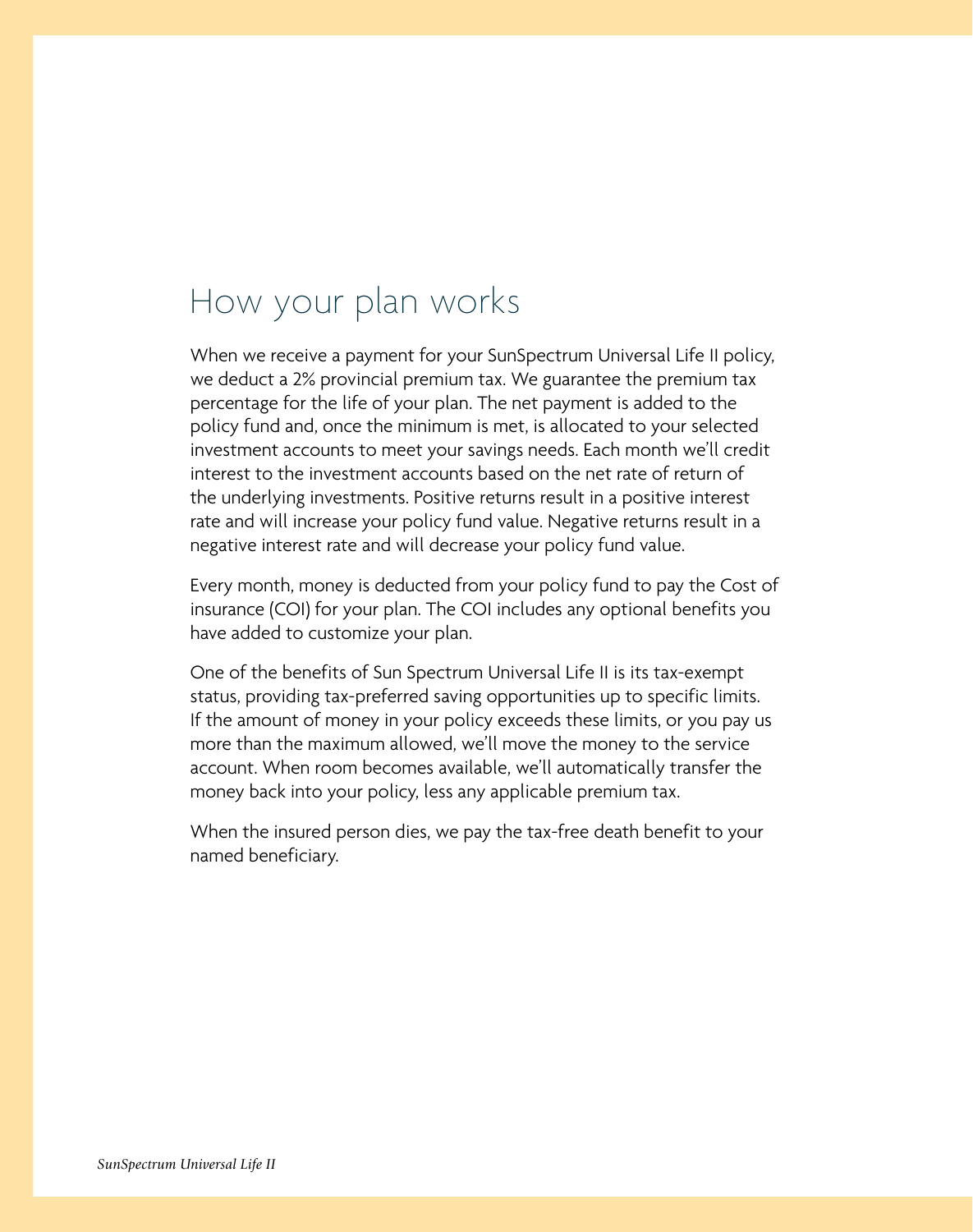

**Sun Life Financial will credit interest to the policy fund based on the net rate of return of the investment account options selected. Interest can be positive or negative.**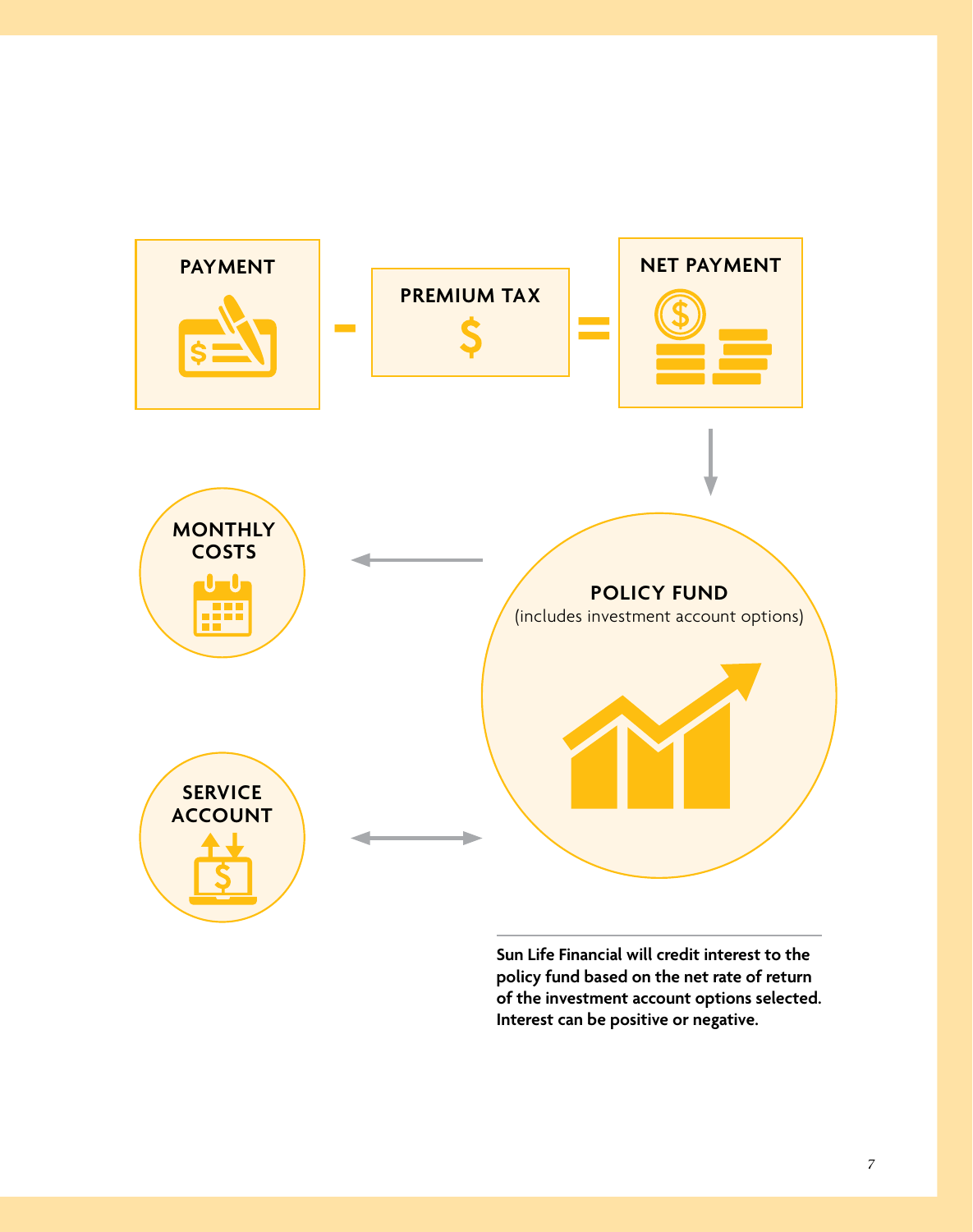## Building your plan

### *Selecting your life insurance amount*

With SunSpectrum Universal Life II you can set your life insurance amount based on your needs today. You can also decrease your insurance amount in the future if your needs change. With the unique Reduced paid-up option, starting at age 70 you can reduce the face amount of your policy to a fully paid-up amount, eliminating any more payments to your plan.

The minimum insurance amount for SunSpectrum Universal Life II is \$25,000 for single life and \$50,000 for joint lives. The maximum amount for SunSpectrum Universal Life II is \$5,000,000. The maximum insurance amount includes all term insurance benefits you may choose to custom design your policy.

### *Policy types*

When you apply for SunSpectrum Universal Life II, you have the flexibility to choose the policy type that meets your protection needs.

#### Single life

This policy insures one person and pays a tax-free death benefit on the insured person's death.

#### Joint first-to-die

This policy insures two people and pays a tax-free death benefit on the first death of the insured persons. This policy type includes a survivor benefit that allows the surviving life insured to apply for a new policy within 90 days, without providing evidence of insurability.

This option may be an excellent solution for couples who want to make sure their family is taken care of if one of them dies.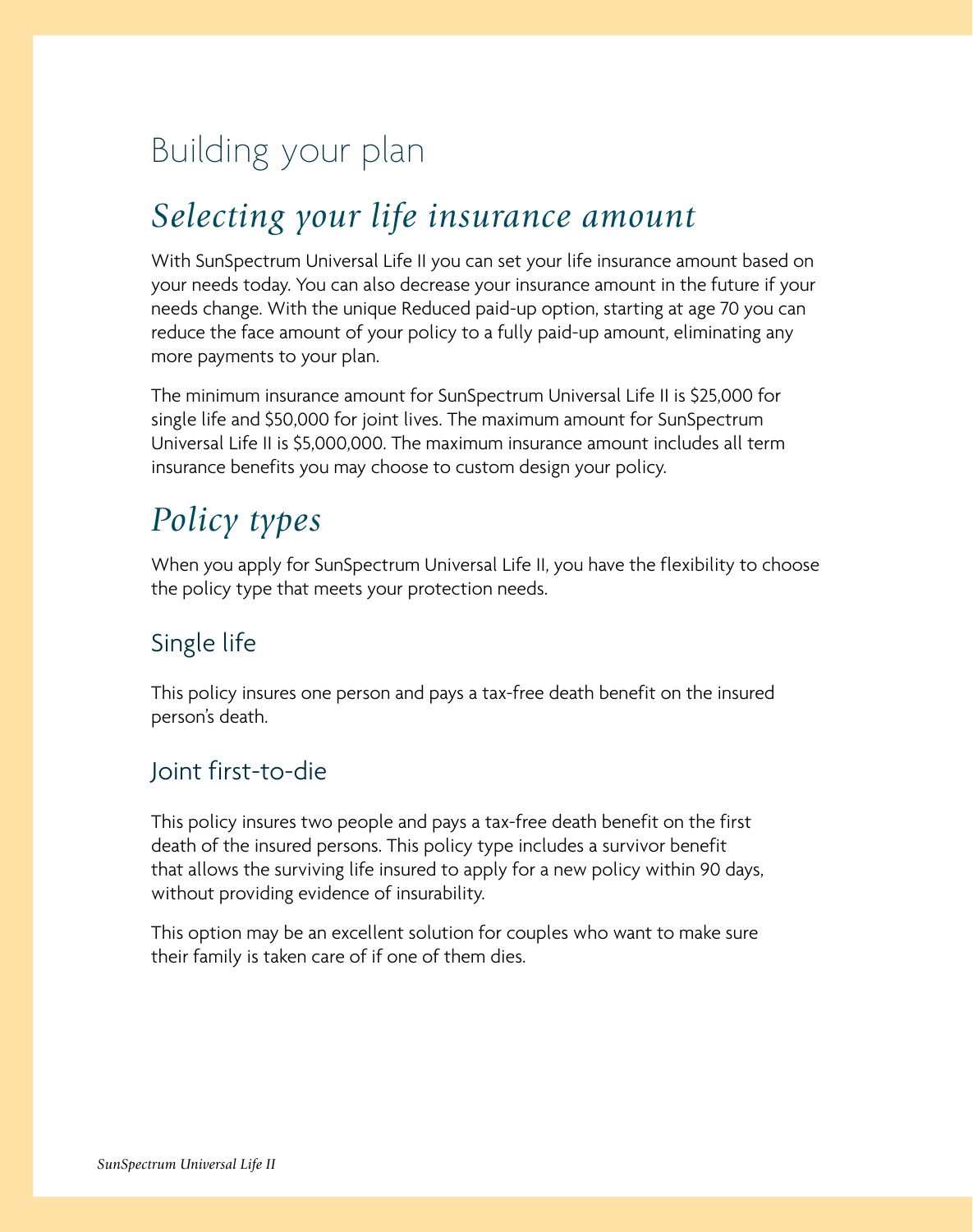#### Joint last-to-die

#### *Cost of insurance to the first death*

This policy insures two people and pays a tax-free death benefit on the last death of the insured persons. The cost of insurance for the basic insurance amount becomes paid up on the death of the first insured person.

#### *Cost of insurance to the second death*

This policy insures two people and pays a tax-free death benefit on the last death of the insured persons. The costs are payable until the last death of the insured persons or their joint age 100, whichever comes first.

Joint last-to-die policy types are a great way to leave a legacy for your beneficiaries.

If charitable giving is important to you, a joint last-to-die policy type can provide an effective way of leaving money to your favourite charity or alma mater.

### *Death benefit*

The SunSpectrum Universal Life II Insurance amount plus policy fund death benefit type provides the flexibility to meet your protection needs today and tomorrow.

#### Insurance amount plus policy fund

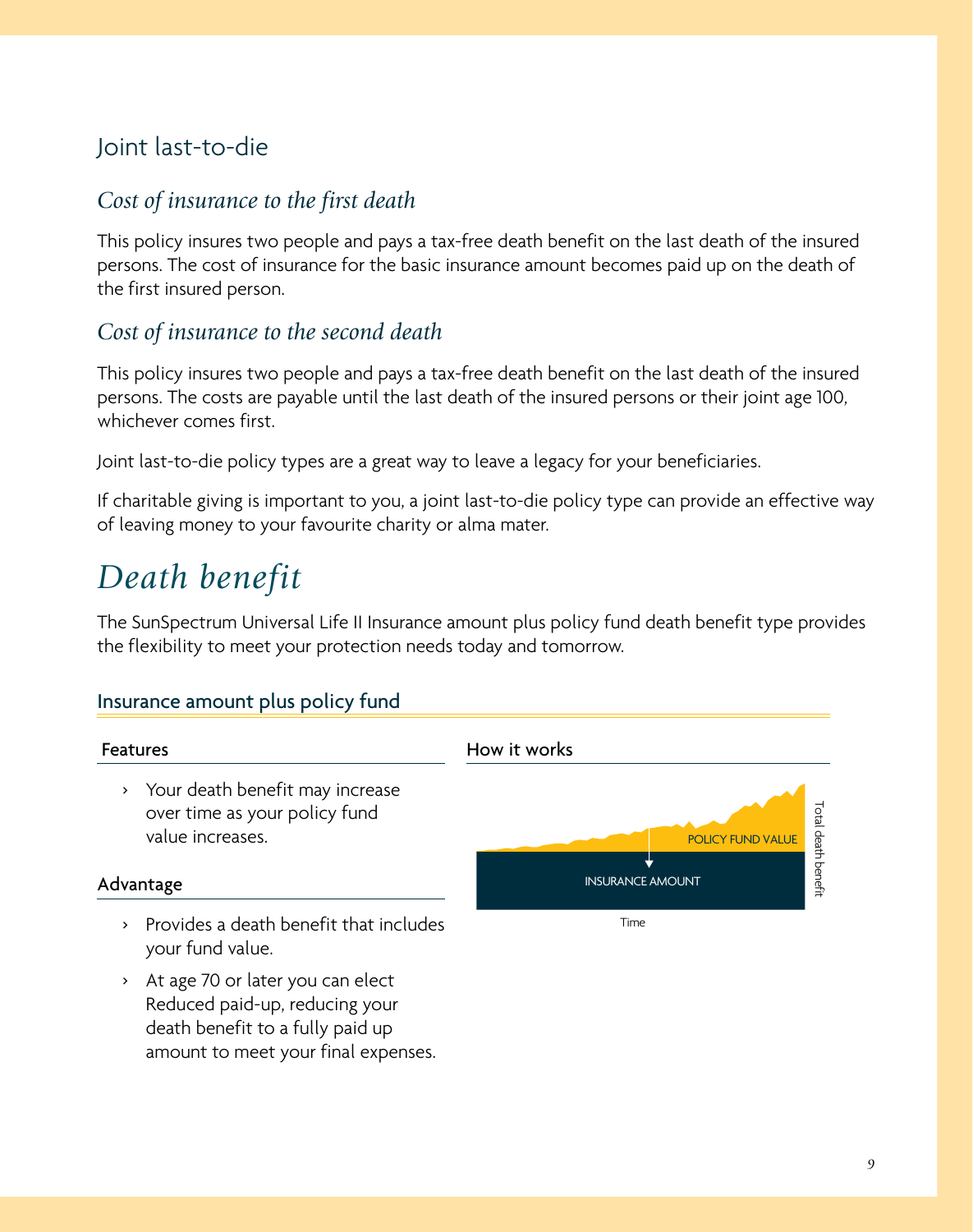The death benefit payable is equal to the basic insurance amount plus the policy fund value less any policy loans, unless you select the Reduced paid-up option at age 70 or later. If there's money in the service account at the insured person's death we'll pay that amount to the beneficiary.

### *Reduced paid-up*

In the future, if your needs change, you can choose to change your SunSpectrum Universal Life II death benefit to Reduced paid-up. Your new insurance amount remains the same for the remainder of your life and you won't need to make any more payments. This gives you the opportunity to leave a legacy to your beneficiaries without worrying about needing to make payments.

Starting at the policy anniversary nearest your 70th birthday you can change your SunSpectrum Universal Life II policy to a Reduced paid-up policy. When you change to Reduced paid-up, all optional benefits and all costs associated with your policy end. Any money in the policy fund is transferred to the service account. Amounts transferred to the service account may be taxable.

*Did you know? If you choose to change your SunSpectrum Universal Life II policy to Reduced paid-up, we transfer any money in your policy fund to your service account. You can use this money to enhance your retirement income, take a trip, help out your children or grandchildren, or whatever else comes up in your life.*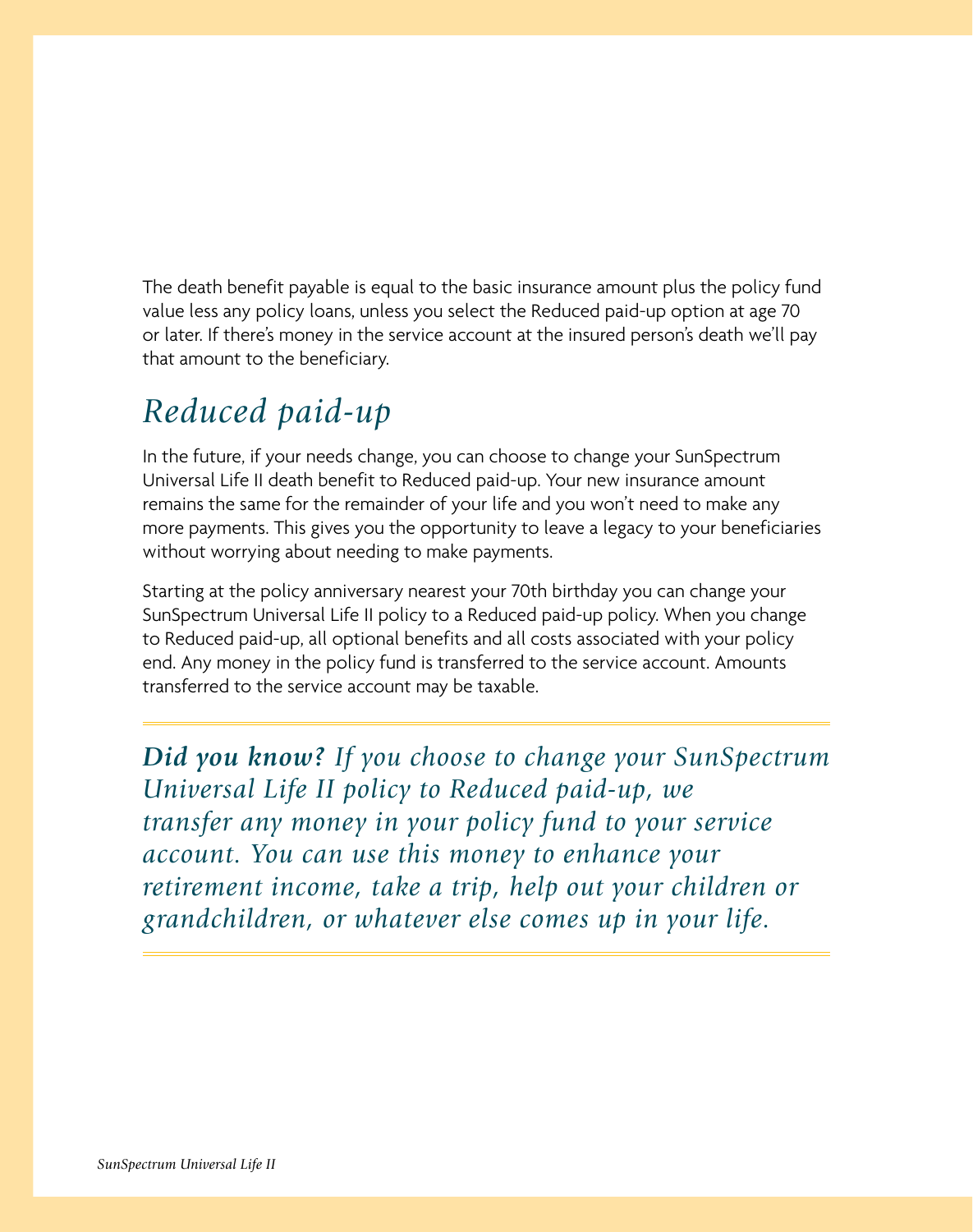### *Cost of insurance*

The cost of insurance (COI) for your policy is called Yearly renewable term to age 100 (YRT 100). It's based on the insured person's age, health, smoking status, gender and the insurance amount you select. The age used to calculate your COI is based on an insurance age – the age nearest the insured person's actual birthday. For example, if the insured person is 40 years and seven months old, their insurance age is 41.

#### Cost of

| insurance type                                   | Solution                                                                                                                                                                                                                                                                                                                  | How it works                                                                                                                                                                                                                                                                                                                                                                                                                                                                                                                                                                                                                       |
|--------------------------------------------------|---------------------------------------------------------------------------------------------------------------------------------------------------------------------------------------------------------------------------------------------------------------------------------------------------------------------------|------------------------------------------------------------------------------------------------------------------------------------------------------------------------------------------------------------------------------------------------------------------------------------------------------------------------------------------------------------------------------------------------------------------------------------------------------------------------------------------------------------------------------------------------------------------------------------------------------------------------------------|
| Yearly renewable<br>term to age 100<br>(YRT 100) | Minimizes your costs in the<br>≻<br>early years.<br>> Allows more of your<br>payments to go to the<br>policy fund increasing the<br>potential for compounding<br>tax-preferred interest.<br>Allows for more<br>saving room.<br>Gives you the flexibility to<br>maintain your coverage as<br>the costs levelize at age 70. | Based on the insured person's<br>$\left( \right)$<br>age and increases each year<br>as the insured person ages. At<br>age 70, the costs become level<br>until age 100.<br>Rates for the initial insurance<br>$\sum_{i=1}^{n}$<br>amount are set for life when<br>the policy is issued and are<br>guaranteed payable to the<br>policy anniversary nearest the<br>insured person's 100th birthday.<br>At the policy anniversary<br>$\left( \right)$<br>nearest the insured person's<br>70th birthday and later, you<br>have the opportunity to<br>change your policy to Reduced<br>paid-up if your protection<br>needs have changed. |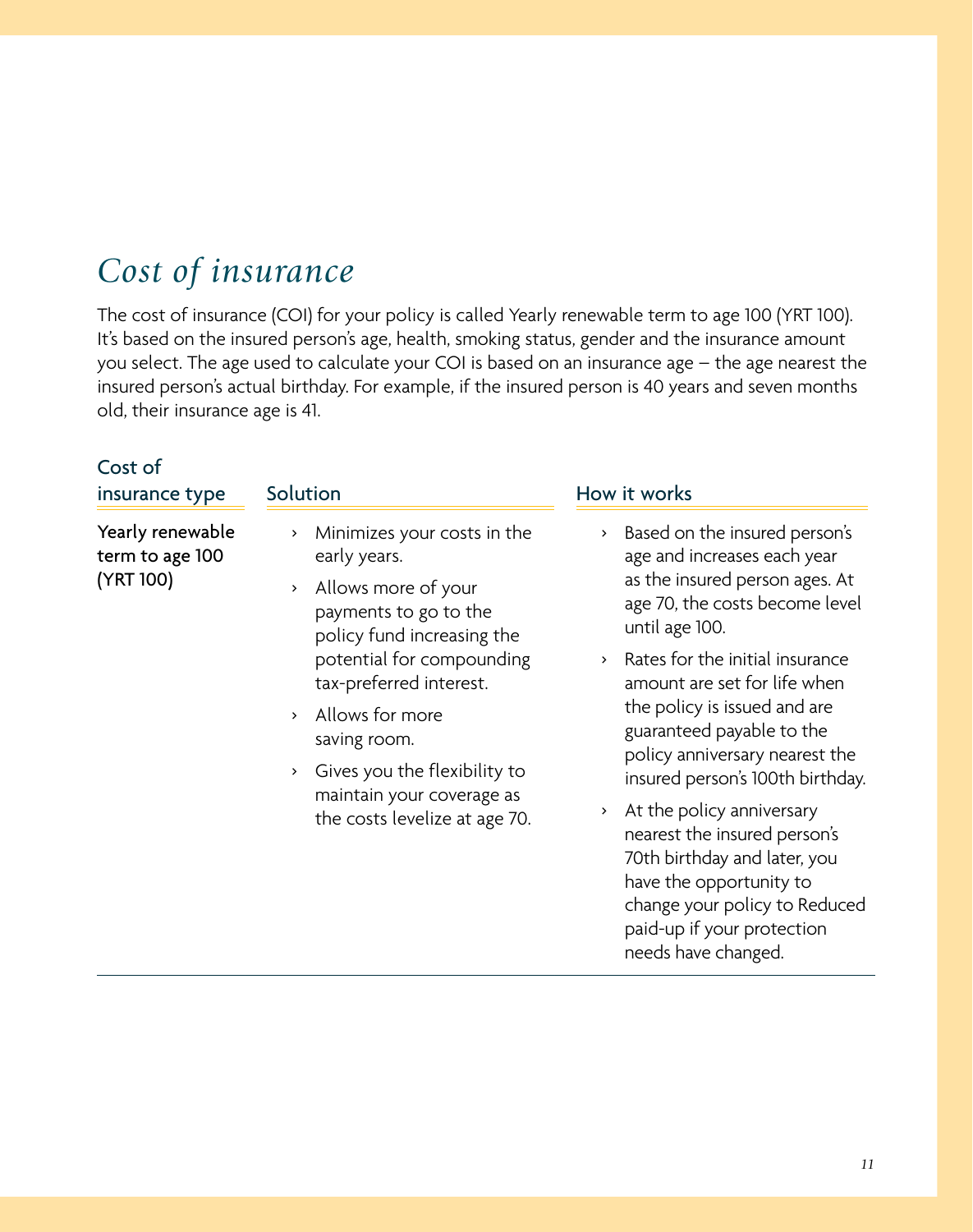### *Investment account options*

An important part of SunSpectrum Universal Life II's flexibility is your ability to select the investment accounts that best meet your needs.

The following are the types of investment account options available with SunSpectrum Universal Life II:

| Investment account                    | Description                                                                                                                                                                                                                                                                                                                                                                                                                         |  |
|---------------------------------------|-------------------------------------------------------------------------------------------------------------------------------------------------------------------------------------------------------------------------------------------------------------------------------------------------------------------------------------------------------------------------------------------------------------------------------------|--|
| Daily interest<br>account (DIA)       | Similar to a savings account, interest is calculated and credited on a<br>daily basis. It's also one of the accounts available in the service account.                                                                                                                                                                                                                                                                              |  |
| Guaranteed interest<br>accounts (GIA) | GIAs are available in 1, 3, 5 and 10 year terms to meet your short-,<br>medium-, and long-term needs. The one-year GIA is one of the accounts<br>available in the service account.                                                                                                                                                                                                                                                  |  |
| Managed accounts                      | These accounts reflect the performance of the investment fund the<br>account is linked to. When you select these accounts you don't acquire<br>an interest in the underlying fund or purchase any units or legal interest<br>in the security. Since the performance of the underlying investment fund<br>can fluctuate, the interest earned can be positive or negative. There are<br>12 investment account options to choose from. |  |

*Tip: For details on the Investment accounts available with SunSpectrum Universal Life II, ask your advisor for the SunSpectrum Universal Life II Investment Account Options booklet. With this in hand, you can create your portfolio together.*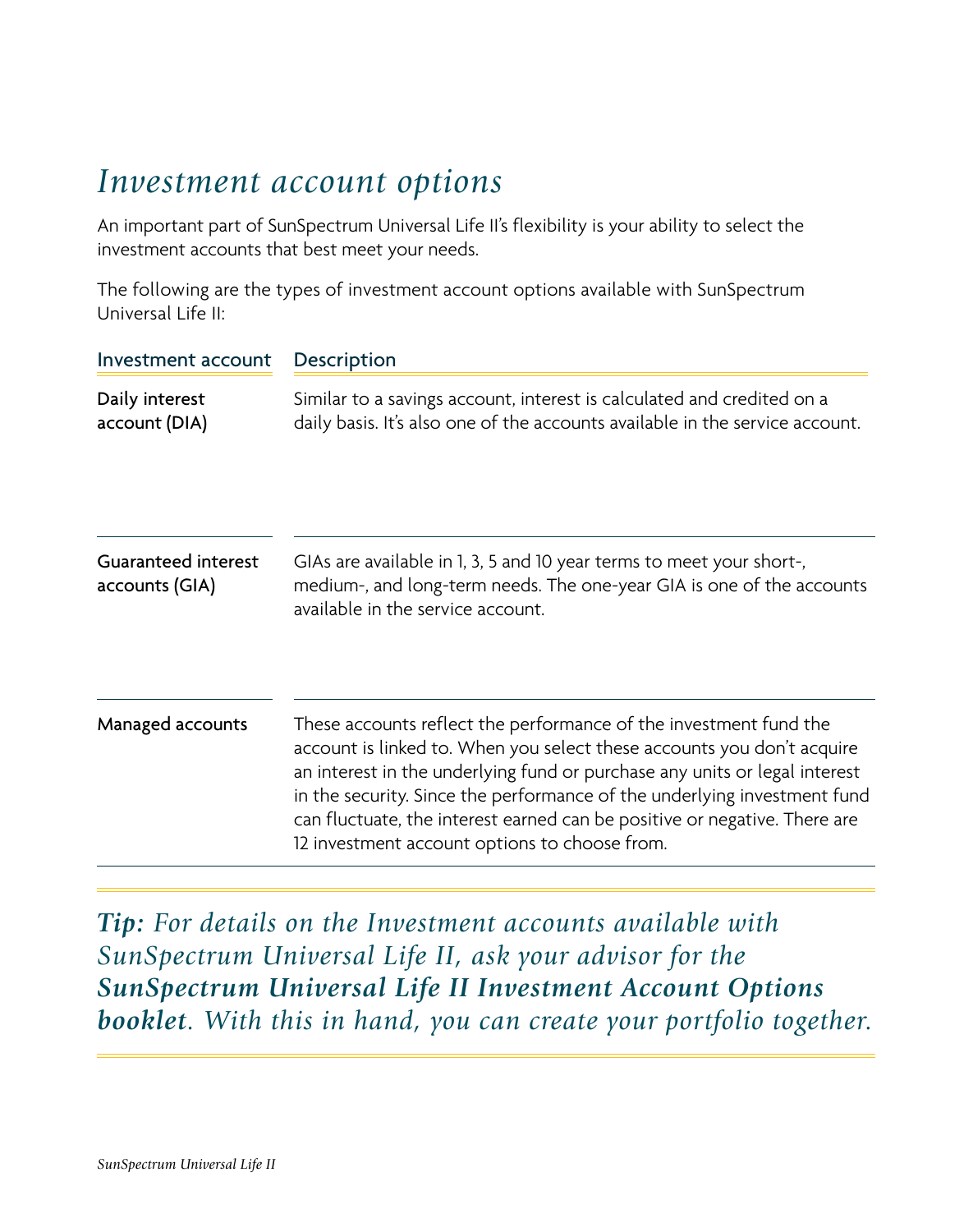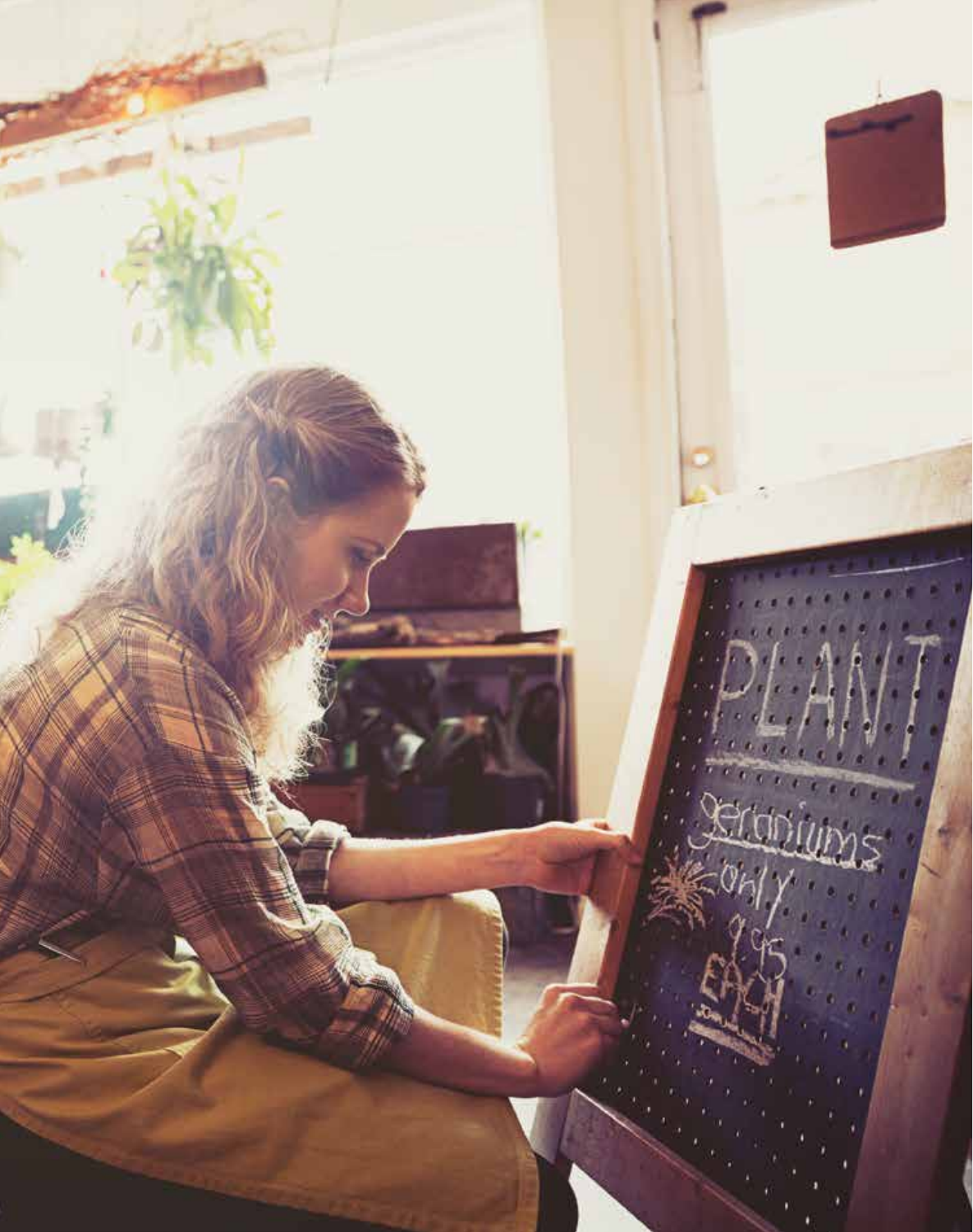### *Additional optional benefits*

We don't know what the future holds, but SunSpectrum Universal Life II's many optional benefits can help you be prepared for wherever your future takes you. With these optional benefits you can enhance your SunSpectrum Universal Life II policy to give you the flexibility you need for your life!

| Optional benefit                                      | Solution                                                                                                                                                                                                                                                                                                                                        |
|-------------------------------------------------------|-------------------------------------------------------------------------------------------------------------------------------------------------------------------------------------------------------------------------------------------------------------------------------------------------------------------------------------------------|
| Accidental death<br>benefit (ADB)                     | ADB provides you with an inexpensive way to increase the amount of<br>death benefit if the insured person dies by accident.                                                                                                                                                                                                                     |
| Child term benefit<br>(CTB)                           | Gives you the opportunity to provide a small amount of term insurance<br>on your children and future children, starting them with a solid financial<br>plan. You can convert this term insurance when they're between the<br>ages of 18 to 25, for up to 10 times the CTB insurance amount without<br>providing evidence of their insurability. |
| Total disability<br>waiver benefit (TDB)              | This benefit is designed to ensure that your valuable life insurance<br>remains in place if the insured person is unable to work because of<br>an injury or illness that makes them totally disabled. We'll waive the<br>monthly cost of insurance if the life insured person becomes disabled.                                                 |
| Owner waiver<br>disability/death<br>benefit           | If the policy owner isn't the insured person, this benefit allows the<br>owner to ensure the costs for the insurance protection are covered if<br>they die or become disabled. We'll waive the monthly cost of insurance<br>if the policy owner dies or becomes disabled.                                                                       |
| Guaranteed<br>insurability benefit<br>(GIB)           | GIB gives you peace of mind knowing that whatever happens to you in<br>the future, you can purchase additional life insurance every three years<br>or on a major family event, without providing evidence of insurability.                                                                                                                      |
| <b>Business value</b><br>protection benefit<br>(BVPB) | If you're a business owner, BVPB may be for you. With BVPB you<br>can purchase additional insurance on each policy anniversary up to<br>maximums without providing medical evidence of insurability. With this<br>benefit your insurance coverage can grow as your business does.                                                               |
| Term insurance<br>benefits                            | Your need for life insurance may vary as family and business<br>circumstances change. You can choose from a wide variety of term<br>benefit lengths including 10-year, 10-year with Renewal protection<br>benefit, 15-year, 20-year or 30-year. All are renewable and convertible to<br>permanent insurance.                                    |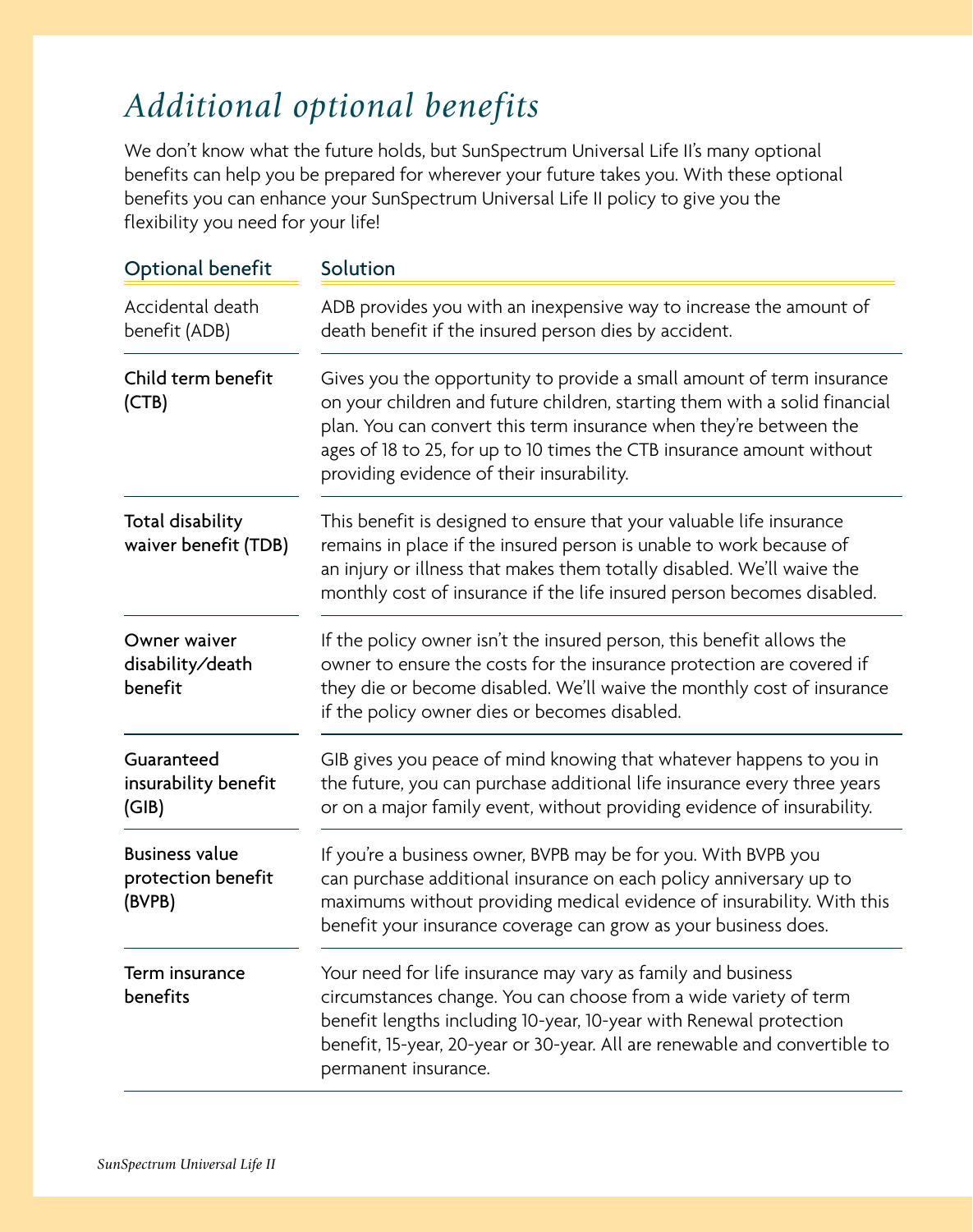*Did you know? Your advisor can help you choose the additional optional benefits you need to ensure your SunSpectrum Universal Life II policy meets all of your needs, today and in the future.*

*Did you know? We may need you to provide us with evidence of any change in your health or insurability that takes place between the time you apply for insurance and the time your policy is delivered. If you pay for your policy at the time you apply, you may receive immediate coverage under a certificate of temporary insurance while your application is being processed. The terms, conditions and exclusions of that temporary insurance are set out in the certificate. The certificate also states when and under what conditions coverage under the certificate will end. If you don't pay at the time you apply and are not covered under a certificate of temporary insurance, then your coverage won't be effective until:* 

- *• your policy is delivered and*
- *• you make your first payment and*
- *• (when required) you have given us sufficient evidence that there's been no change in your insurability between the time you applied for insurance and the time your policy is delivered.*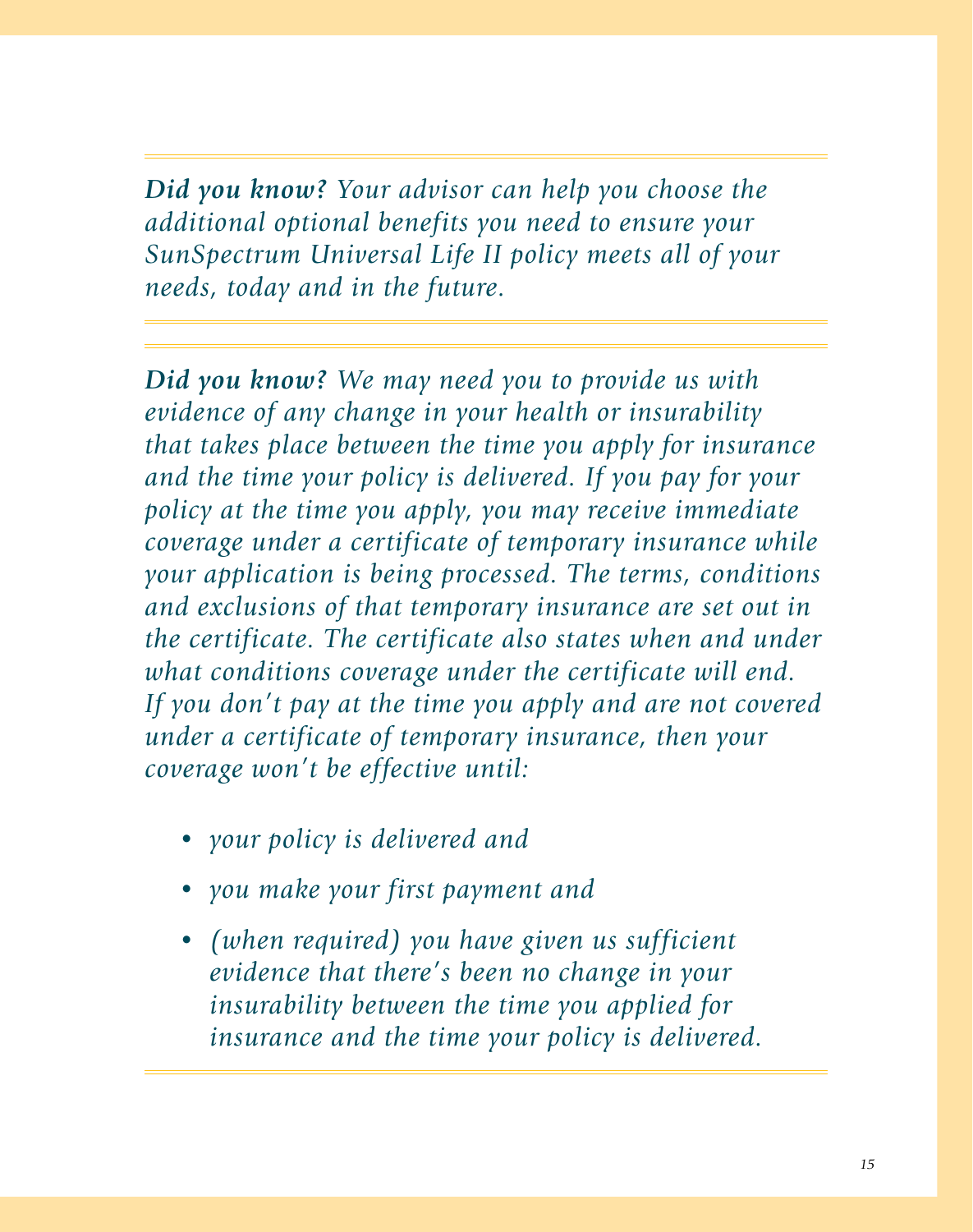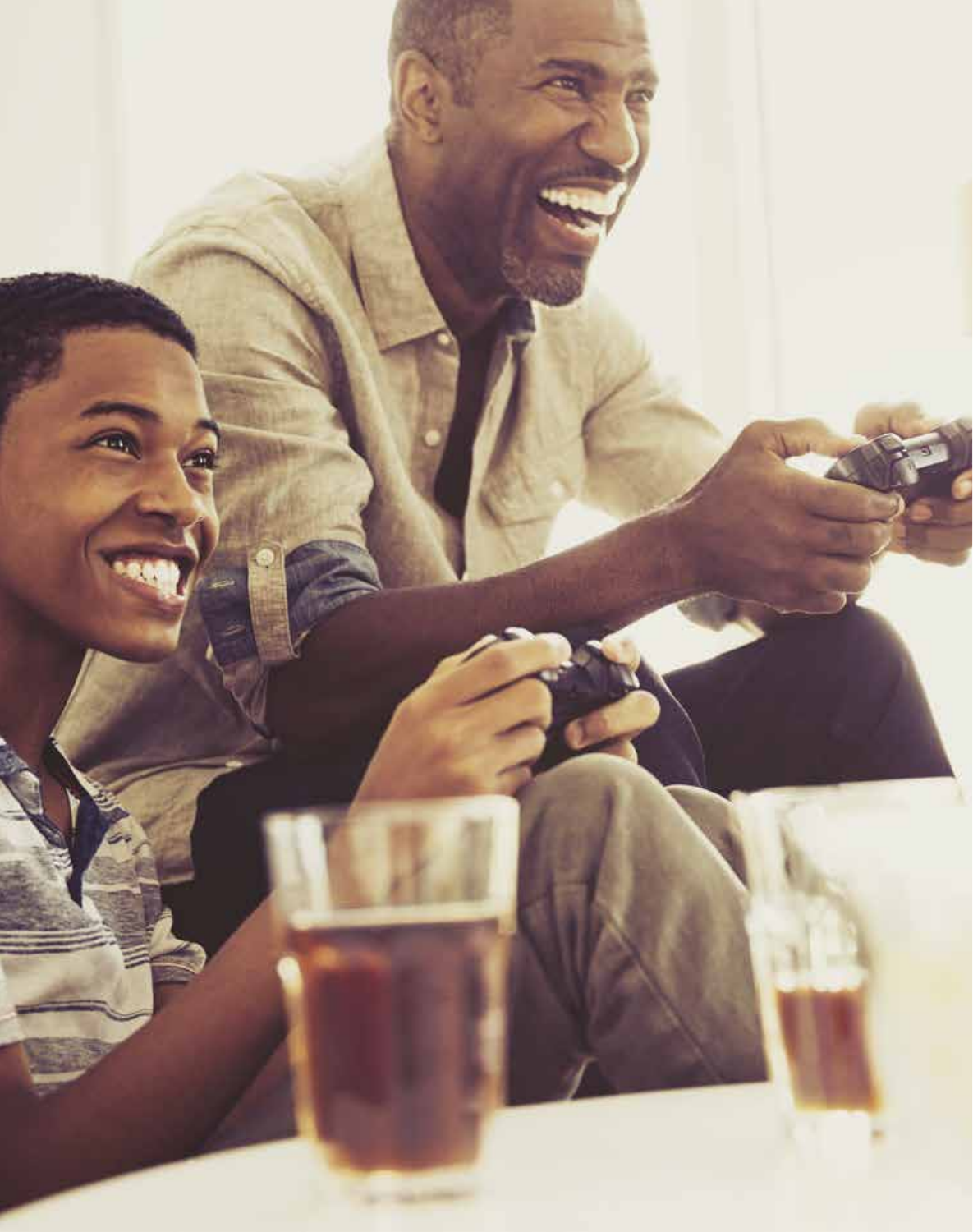# Flexibility with your SunSpectrum Universal Life II policy

### *Accessing the cash within your policy*

SunSpectrum Universal Life II provides you with a lot of flexibility when it comes to accessing the cash surrender value of your policy. The cash surrender value is the amount you would receive if you cancel (or surrender) your policy and is made up of the values in your policy, less any loans and market value adjustments that may apply. You can access any available cash in your policy through withdrawals, policy loans or cancelling it for its cash surrender value.

#### **Withdrawals**

You can make a withdrawal from your policy's cash value if there's enough value in the policy. The minimum you can withdraw is \$250. Withdrawals from your policy may be taxable.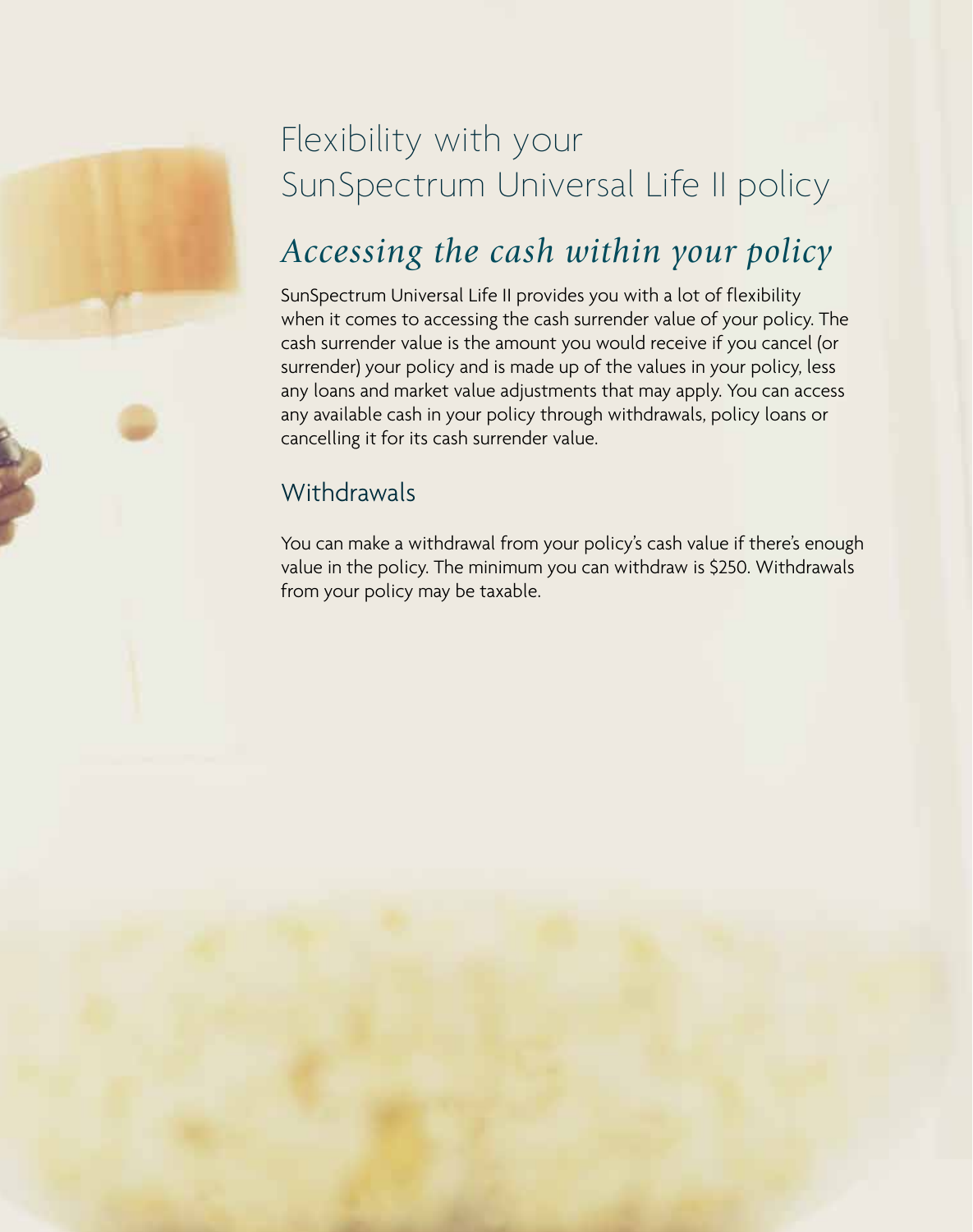#### Policy loans

You can take a policy loan against your policy's cash value if there's enough money in the policy. The interest rate for your loan is the rate in effect at the time you request the loan. The rate is adjusted at each policy anniversary to the rate in effect at that time. You can repay your loan at any time. If you don't repay your loan, the outstanding balance is deducted from the death benefit payable. Your policy loan may be taxable.

The minimum loan amount is \$250.

#### Surrendering or cancelling your policy

If you no longer need your valuable life insurance, you can choose to cancel your policy. The total cash surrender value will be paid to you. Talk to your tax advisor about the tax implications of cancelling your policy.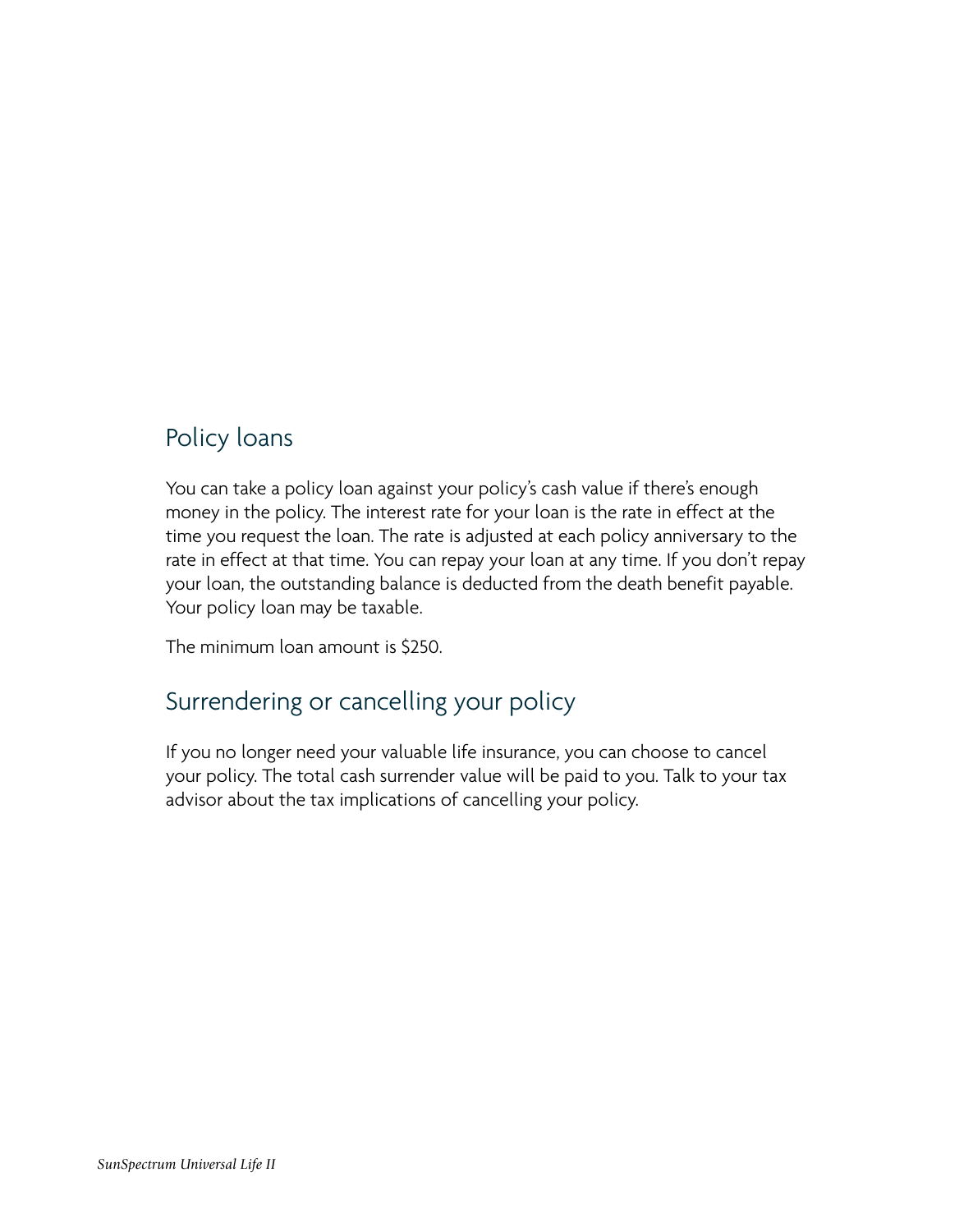# *Value-added benefits*

The following benefits are included with your SunSpectrum Universal Life II policy at no additional cost to you – providing even more flexibility and security.

## *Living benefits*

This benefit is offered on *Sun Life Assurance Company of Canada*  life insurance products. It's not part of your policy. We may approve it, at our discretion on a case-by-case basis. If the insured person has a terminal illness and isn't expected to live more than 24 months, this benefit can provide a lump-sum payment equal to 50% of the insurance amount, up to a maximum of \$250,000. It's yours to use as needed, providing even more security. The Living benefit is offered to you on a compassionate basis and is subject to the rules of the Living benefit program in effect at the time of your request.

### *Withdrawals from the policy fund due to a disability*

You may make one withdrawal from your policy each time an insured person becomes disabled by illness or injury, as defined in your policy. This provides you with access to cash when you need it most.

#### *SunSpectrum Universal Life II – the flexibility you need for your life*

SunSpectrum Universal Life II provides all of the features and benefits you need to create a life insurance policy to meet your needs today and in the future. But you don't have to create it alone. Your advisor is there every step of the way to help you get the right mix of protection and savings you need today and in the future.